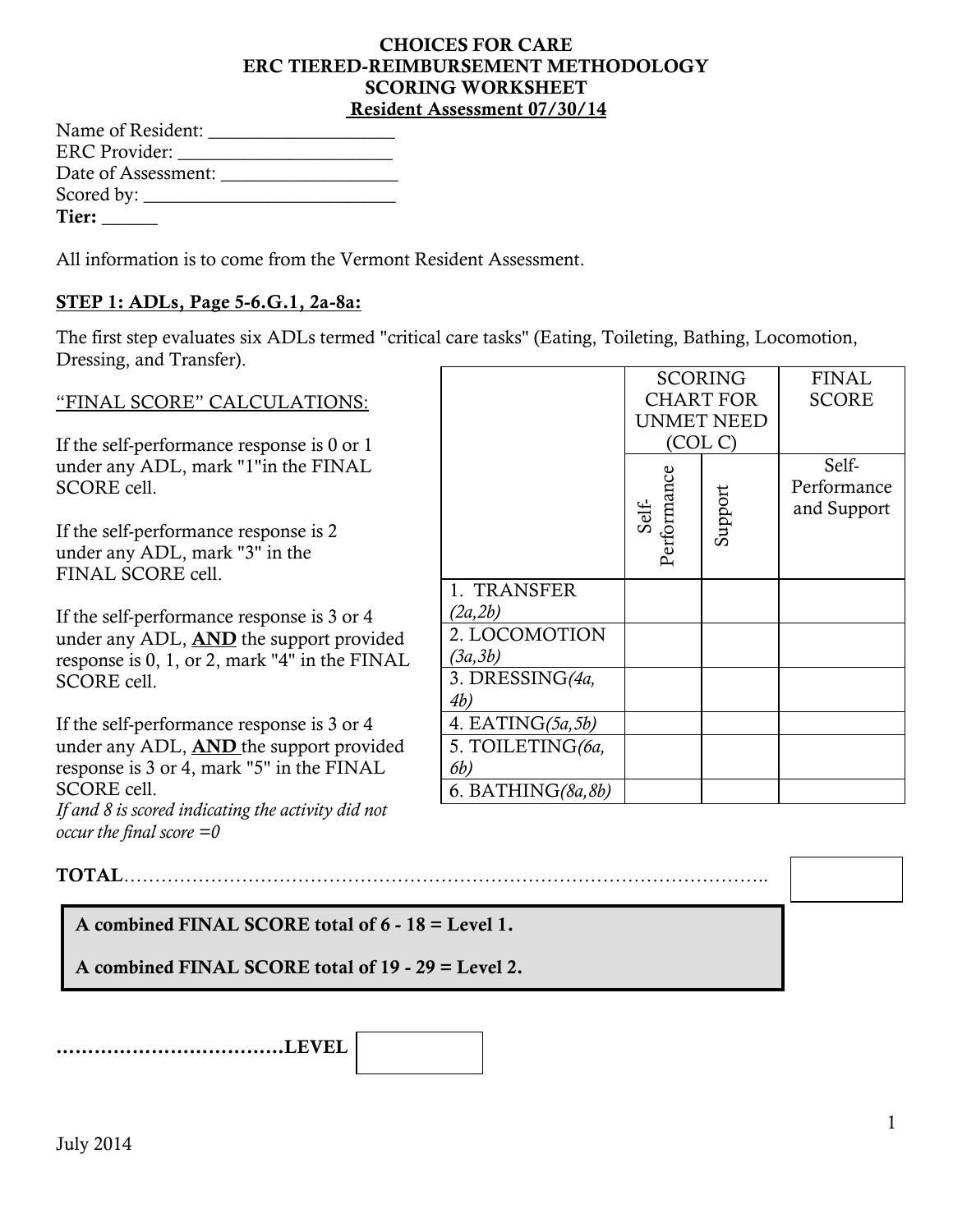#### **STEP 2: Cognitive & Behavioral Status:** *Total number of points possible = 65*

- Cognitive Skills for Daily Decision-Making, Page 3, Section C.1, #2: **Assign the appropriate points as specified on the lines below.** *(0-15 pts possible)* C. Moderately impaired: 10 points are assigned D. Severely impaired: 15 points are assigned
- **Assign the appropriate points as specified on the lines below.**  Sleep Pattern, Page 2, Section B.1, J 15 points are assigned Wandering, Page 4, F.3,1 C or D: 15 points are assigned

Physically Abusive, Pg 4, F.2., 3a= 1 or 2 and 3b= (1) not easily altered Socially Inappropriate, Pg. 4, F.2., 4a= 1 or 2 **and** 4b= (1) not easily altered 20 points are assigned if either or both are indicated

#### **STEP 3: Rehab & Special Programs:** *Total number of points possible = 62*

The sixth step looks at Special Programs including Special Behavior Management Programs and Special Rehabilitation/Restorative Care provided by the <u>facility staff or staff on contract only</u>.

- Page 4, F.4.,1&2, : Special Programs for Mood, Behavior and Cognitive Loss: If Yes is checked for 1 or 2 (12 points total) \_\_\_\_\_\_\_\_ 12 points are assigned
- Page 12, M.3: Rehabilitative/Restorative Care: If any formal and documented rehabilitative or restorative care programs are indicated under Rehabilitative/Restorative Care: 5 points for each program

### **STEP 4: Bladder/Bowel Continence, Page 9, Section H.1 1&2, & H.2 #1,A&B:** *Total number of points possible = 13*

#### **Please note: Assign the appropriate points as specified on the lines below.**

- If a 2, 3 or 4 is scored under either H.1, 1&2 bladder or bowel incontinence **and** an A or B is checked in H.2,1(scheduled toileting plan or a bladder retaining program): 13 points are assigned
- If a only 3 or 4 is scored under either (H.1,1 or 2): 10 points are assigned

#### **STEP 5: Skin Treatments Page 11, K.5:** *Total number of points possible = 10*

If a B, C, D, E or F is checked under Skin Treatments:

10 points are assigned

#### **STEP 6: Medication Administration, Page 11, Section L.1, 2-5:** *Total number of points possible = 5*

If any on the following are true 5 points (total) are assigned)

If a "yes" is checked for any answer in L.1, 2

If a "no" is checked for any answer in L.1, 3

If a "no" is checked for any answer in L.1, 4

If a "no" is checked for any answer in L.1, 5

\_\_\_\_\_\_\_ 5 points are assigned.

 $\bullet$